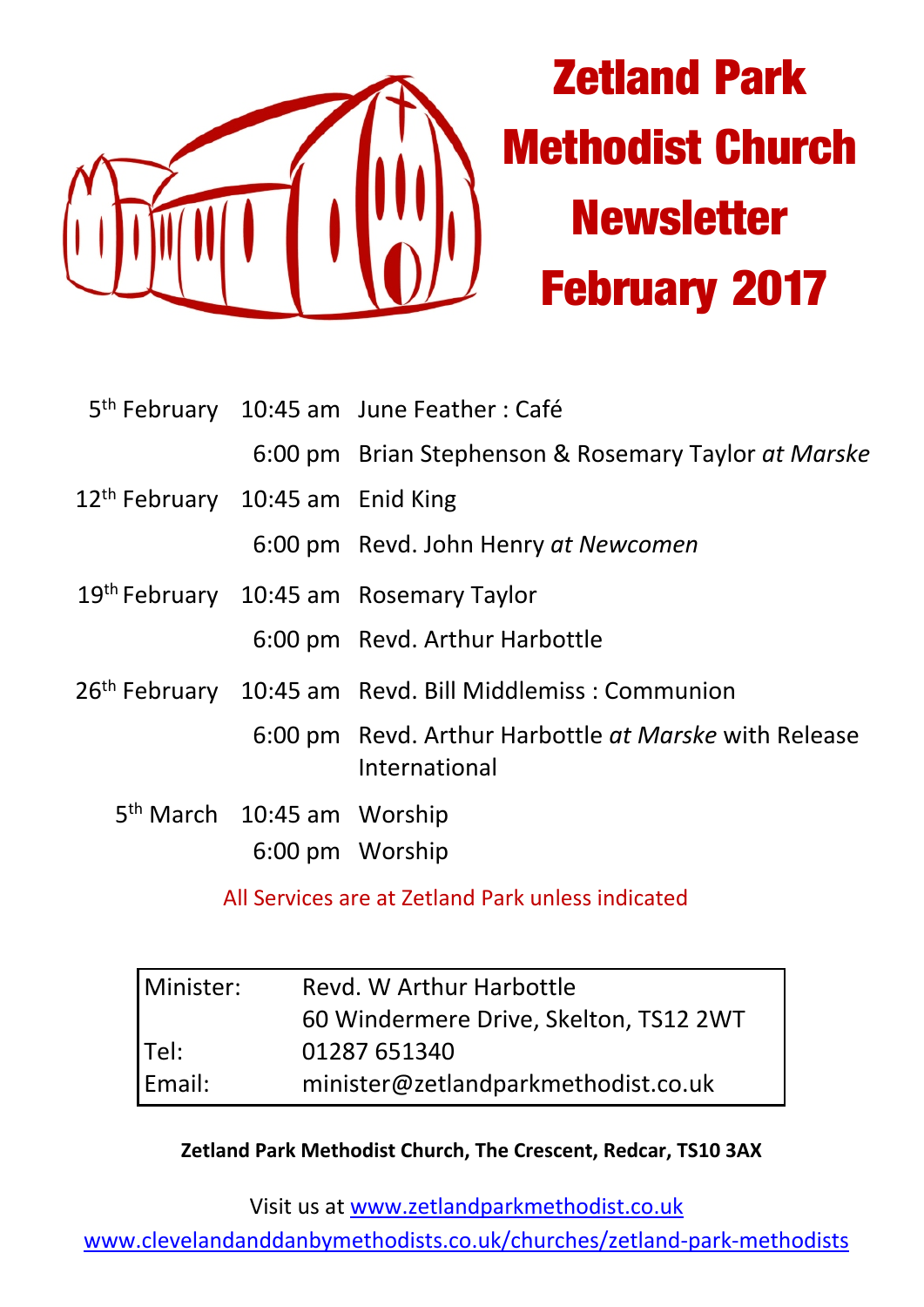The other night I drove passed one of my Chapels and was surprised by the number of cars parked up outside and reflected to myself how wonderful it would be if the same was true on a Sunday! I then realised that the crowds would be at one of the keepfit/slimmers type events which several of my churches allow to use their facilities. The thought process moved on to thinking about how much time and effort, generally speaking in the UK, we put into keeping ourselves fit and in trim through exercise, watching our weight and our diet, even down to some spending huge sums on so-called age-defying creams!

I was then filled with sadness that the same is not true of how we care for our Spiritual wellbeing, generally speaking. But fear not, a Christian season is at hand to help us! It starts on Ash Wednesday (1st March this year) and, loosely speaking, concludes with Holy

Week. Yes, I am talking of Lent. In my childhood, Lent always had a very negative feel with the idea of having to give things up, often enjoyable things like sweets, but in more recent years the Church has been trying to re-establish the season as a positive and creative time.

The focus of the season is actually to examine our lives in the light of Jesus' teaching. Yes, there is the idea of fasting or giving things up, not because God wants to see us miserable but rather so we can find more time and space to spiritually develop. So, I might give up watching something on TV but only so I have more time to read an inspiring book. I might give up a treat, but only so I can give the money I save to help someone in need. The focus is all positive and all so I can grow in faith and understanding and in compassion towards others. I guess you could see the 'giving things up' as a bit like pruning a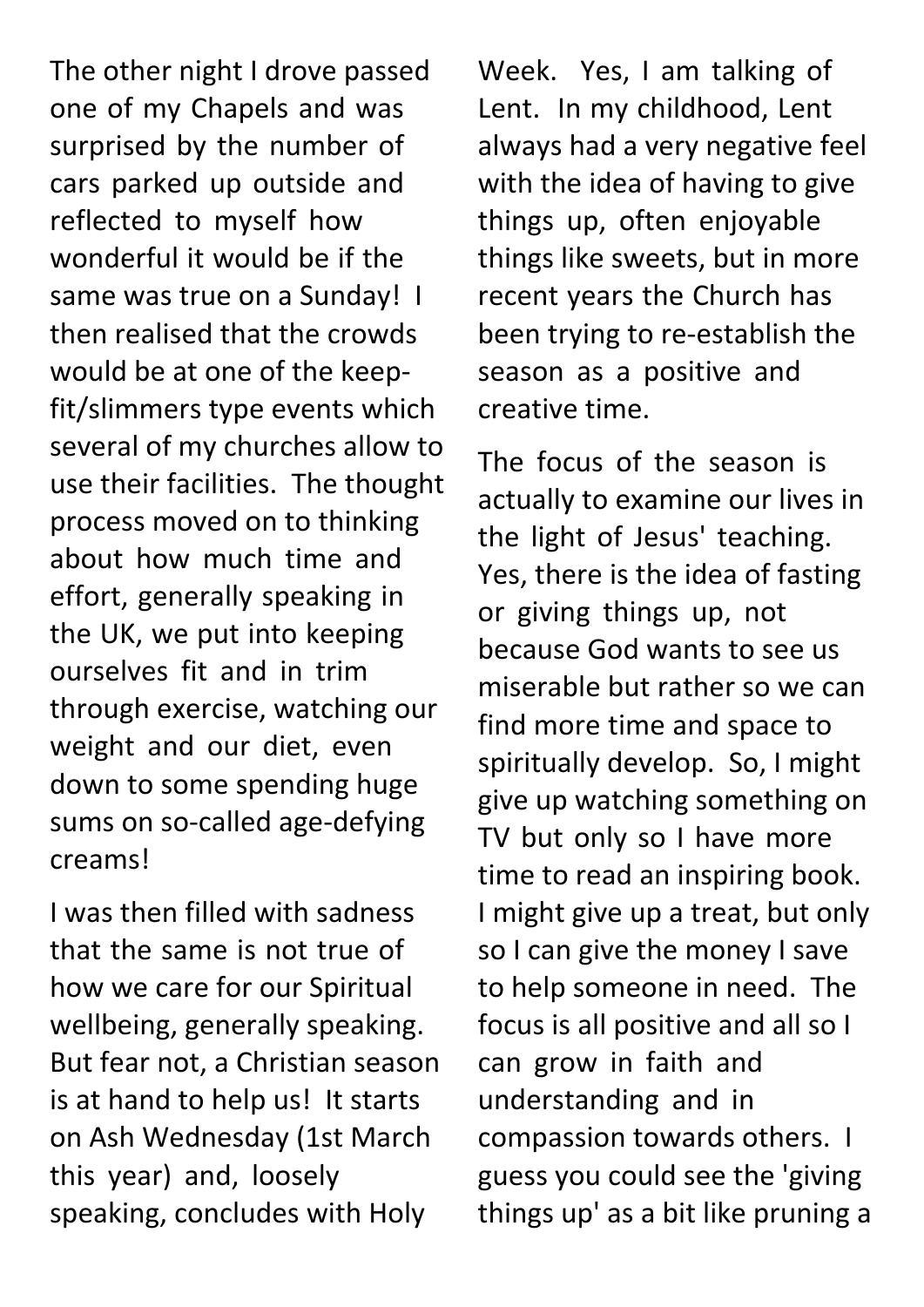plant, so it has a better chance to grow well and bear more fruit!

So we start with our 7 pm Communion service at Marske on Ash Wednesday (with Revd Helena leading) and then have the opportunity to share in a Lent course for all my churches which, this year will be held at 7-30 pm on Thursdays 2nd, 16th, 23rd & 30th March, & 6th April, again at Marske, so we can start with a drink. The course "Receiving Christ" is a new York Course and if you cannot make all the sessions, don't worry, it won't matter each session is separate. Just remember, this is course for anyone who wants to come and grow in faith!

I wish you a fruitful Lent.

Arthur

## **FRIDAY @ TEN**

The next meetings will be at 10am on Friday:

17<sup>th</sup> February

24th March

Come and join us and enjoy a cuppa!

See Lynn King for further information.

**Power Praise** is an hour of worship in mainly contemporary song in a cafe style setting, held on the 2nd Tuesday of each month.

Starting at 7.00pm at Marske Methodist Church. Tuesday 14th February 2017.

Drinks will be served before we start. All are welcome.

**Fellowship** meets on Wednesday in the hall at 7:30 pm.

The **Community Lunch Club** eats on Tuesday in the hall at 12:30 pm. **New volunteers for the kitchen or driving are needed urgently.**